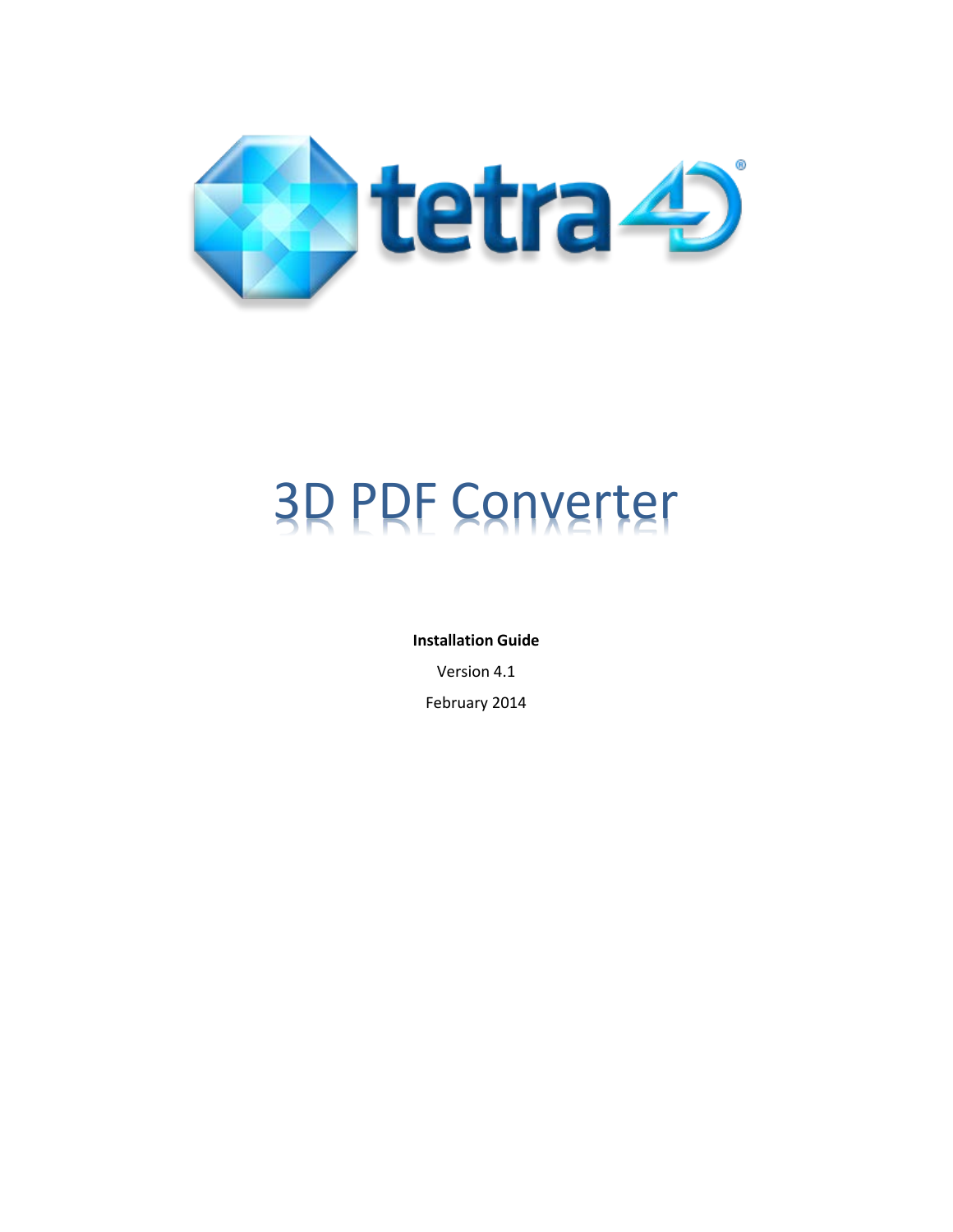## **Contents**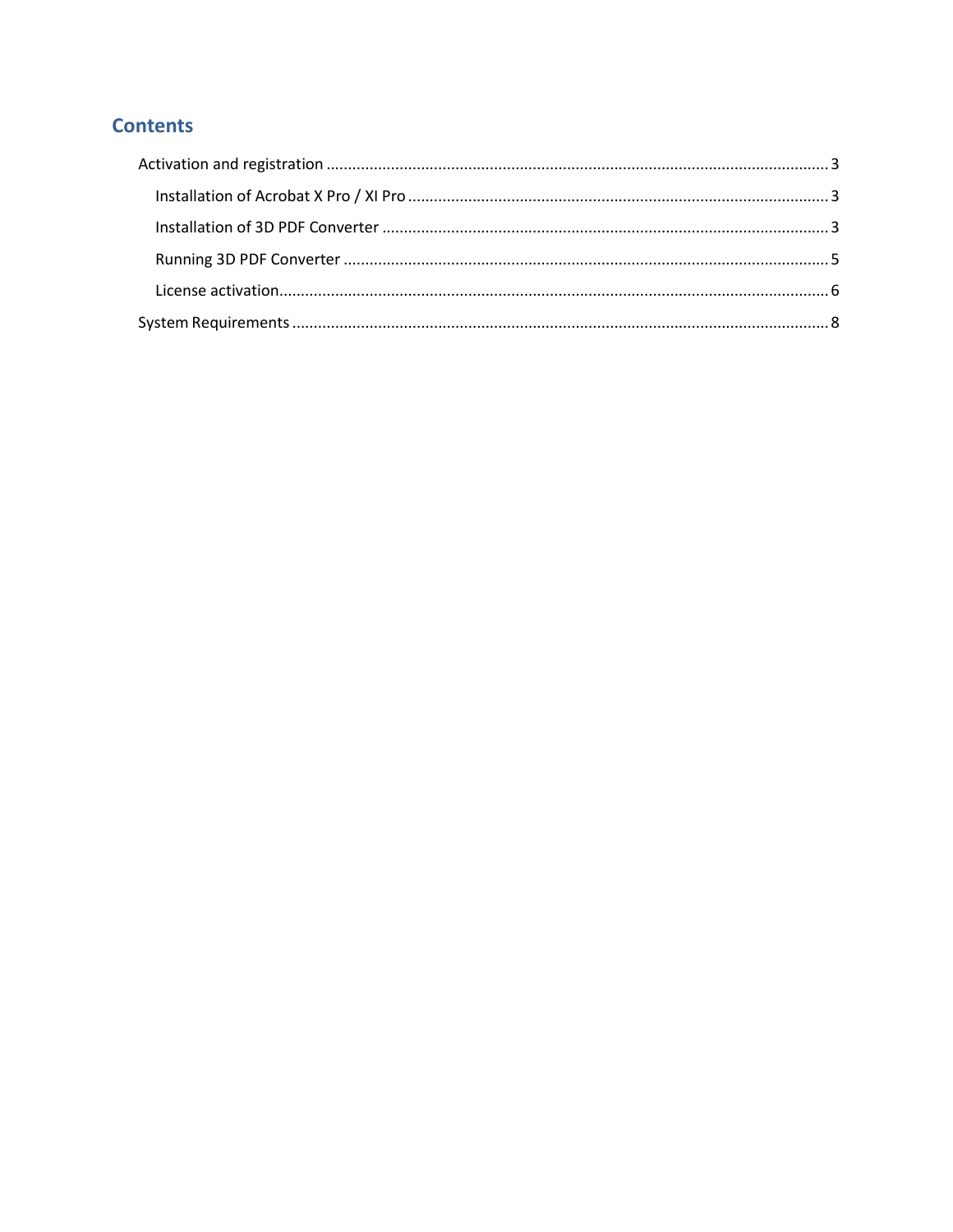# <span id="page-2-0"></span>**Activation and registration**

## <span id="page-2-1"></span>**Installation of Acrobat X Pro / XI Pro**

3D PDF Converter has been developed as an Add-in for Adobe® Acrobat® Pro and supports versions X and XI. As such, Acrobat Pro X or XI is required to be installed for 3D PDF Converter to function. A free trial of Acrobat Pro XI can be downloaded at: [http://www.adobe.com/cfusion/tdrc/index.cfm?product=acrobat\\_pro](http://www.adobe.com/cfusion/tdrc/index.cfm?product=acrobat_pro)

Please refer t[o http://www.adobe.com/support/acrobat/gettingstarted](http://www.adobe.com/support/acrobat/gettingstarted) for detailed instructions and troubleshooting related to Acrobat X Pro / XI Pro.

If you have not yet purchased Acrobat Pro, it can be purchased along with 3D PDF Converter as a package called 3D PDF Bundle online at: [http://www.tetra4d.com/products/conversion/3d-pdf](http://www.tetra4d.com/products/conversion/3d-pdf-converter-suite)[converter-suite](http://www.tetra4d.com/products/conversion/3d-pdf-converter-suite)

## <span id="page-2-2"></span>**Installation of 3D PDF Converter**

- 1. Download and run the "3D PDF Converter" installer. You can get it here: <http://www.tetra4d.com/download>
- 2. Select the desired setup language and choose OK

| Select Setup Language                                  | × |
|--------------------------------------------------------|---|
| Select the language to use during the<br>installation: |   |
| English                                                |   |
| Cancel<br>ОК                                           |   |

3. The Welcome to 3D PDF Converter Installation Wizard is launched, click Next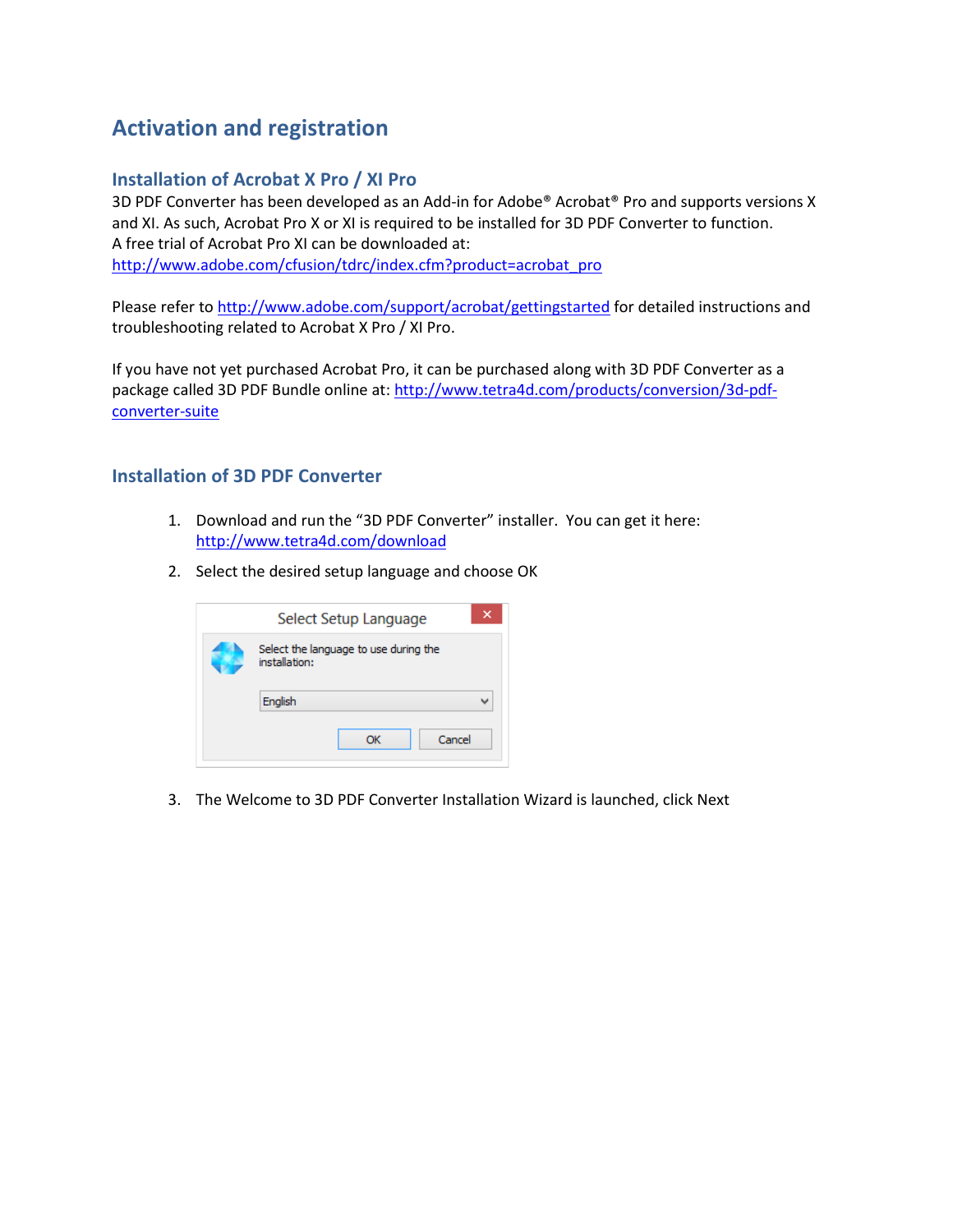|                      | ×<br>Setup - 3D PDF Converter                                                                                                                                                                                                                                                           |
|----------------------|-----------------------------------------------------------------------------------------------------------------------------------------------------------------------------------------------------------------------------------------------------------------------------------------|
| <b>PDF</b><br>26.000 | <b>Welcome to the 3D PDF Converter</b><br><b>Setup Wizard</b><br>This will install 3D PDF Converter plugin for Acrobat Pro XI on<br>your computer.<br>It is recommended that you close all other applications before<br>continuing.<br>Click Next to continue, or Cancel to exit Setup. |
|                      |                                                                                                                                                                                                                                                                                         |
|                      | Cancel<br>Next >                                                                                                                                                                                                                                                                        |

4. Read and accept the 3D PDF End User License Agreement, click Next

| Setup - 3D PDF Converter                                                                                                                                                                                                                                                                                                                                                                                                                                                                                                                                                                                                            |        |
|-------------------------------------------------------------------------------------------------------------------------------------------------------------------------------------------------------------------------------------------------------------------------------------------------------------------------------------------------------------------------------------------------------------------------------------------------------------------------------------------------------------------------------------------------------------------------------------------------------------------------------------|--------|
| <b>License Agreement</b><br>Please read the following important information before continuing.                                                                                                                                                                                                                                                                                                                                                                                                                                                                                                                                      |        |
| Please read the following License Agreement. You must accept the terms of this<br>agreement before continuing with the installation.                                                                                                                                                                                                                                                                                                                                                                                                                                                                                                |        |
| Tech Soft 3D PDF Converter™ Software License Agreement                                                                                                                                                                                                                                                                                                                                                                                                                                                                                                                                                                              |        |
| NOTICE TO USER: PLEASE READ THIS AGREEMENT CAREFULLY. BY COPYING,<br>INSTALLING OR USING ALL OR ANY PORTION OF THE SOFTWARE YOU ACCEPT<br>ALL THE TERMS AND CONDITIONS OF THIS AGREEMENT, INCLUDING, IN<br>PARTICULAR THE LIMITATIONS ON: USE CONTAINED IN SECTION 2;<br>TRANSFERABILITY IN SECTION 4; WARRANTY IN SECTIONS 6 AND 7; LIABILITY<br>IN SECTION 8; CONNECTIVITY AND PRIVACY IN SECTION 14; AND SPECIFIC<br>PROVISIONS AND EXCEPTIONS IN SECTION 15, YOU AGREE THAT THIS<br>AGREEMENT IS LIKE ANY WRITTEN NEGOTIATED AGREEMENT SIGNED BY YOU.<br>ITHIS AGREEMENT IS ENFORCEABLE AGAINST YOU AND ANY LEGAL ENTITY THAT └ |        |
| I accept the agreement                                                                                                                                                                                                                                                                                                                                                                                                                                                                                                                                                                                                              |        |
| I do not accept the agreement                                                                                                                                                                                                                                                                                                                                                                                                                                                                                                                                                                                                       |        |
| $<$ Back<br>Next                                                                                                                                                                                                                                                                                                                                                                                                                                                                                                                                                                                                                    | Cancel |

5. Enter you user information (optional), then click Next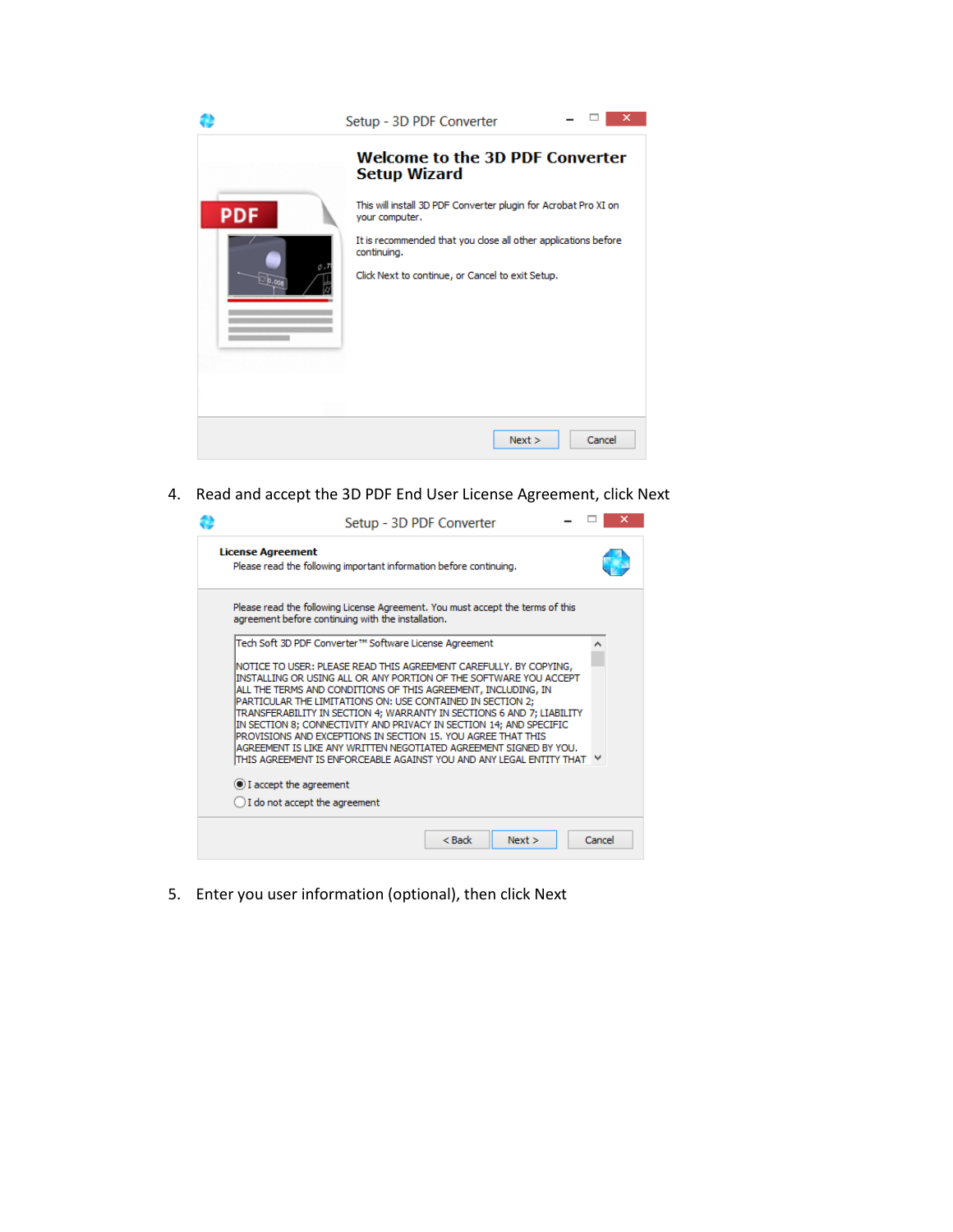|                         | Setup - 3D PDF Converter       | ×      |
|-------------------------|--------------------------------|--------|
| <b>User Information</b> | Please enter your information. |        |
| User Name:              |                                |        |
| Organization:           |                                |        |
|                         |                                |        |
|                         |                                |        |
|                         |                                |        |
|                         | $<$ Back<br>Next >             | Cancel |

6. Review the installation destination and other information and click Install

| Setup - 3D PDF Converter                                                                                                     |                 |
|------------------------------------------------------------------------------------------------------------------------------|-----------------|
| <b>Ready to Install</b><br>Setup is now ready to begin installing 3D PDF Converter on your computer.                         |                 |
| Click Install to continue with the installation, or click Back if you want to review or<br>change any settings.              |                 |
| User information:<br>Jack Robson<br>Tetra4D<br>Destination location:<br>D: Vrogram Files (x86) VAdobe VAcrobat 11.0 VAcrobat | $\mathcal{O}_2$ |
| $\langle$                                                                                                                    |                 |
| $<$ Back<br>Insta                                                                                                            | Cancel          |

Upon completion of the installation, the installer may notify you that a system restart is necessary in order to fully complete the installation process.

#### <span id="page-4-0"></span>**Running 3D PDF Converter**

To run 3D PDF Converter, please go to your start menu and launch Acrobat Pro. When you first launch Acrobat Pro after installing 3D PDF Converter, you will see the following dialog box until a license key for 3D PDF Converter has been installed.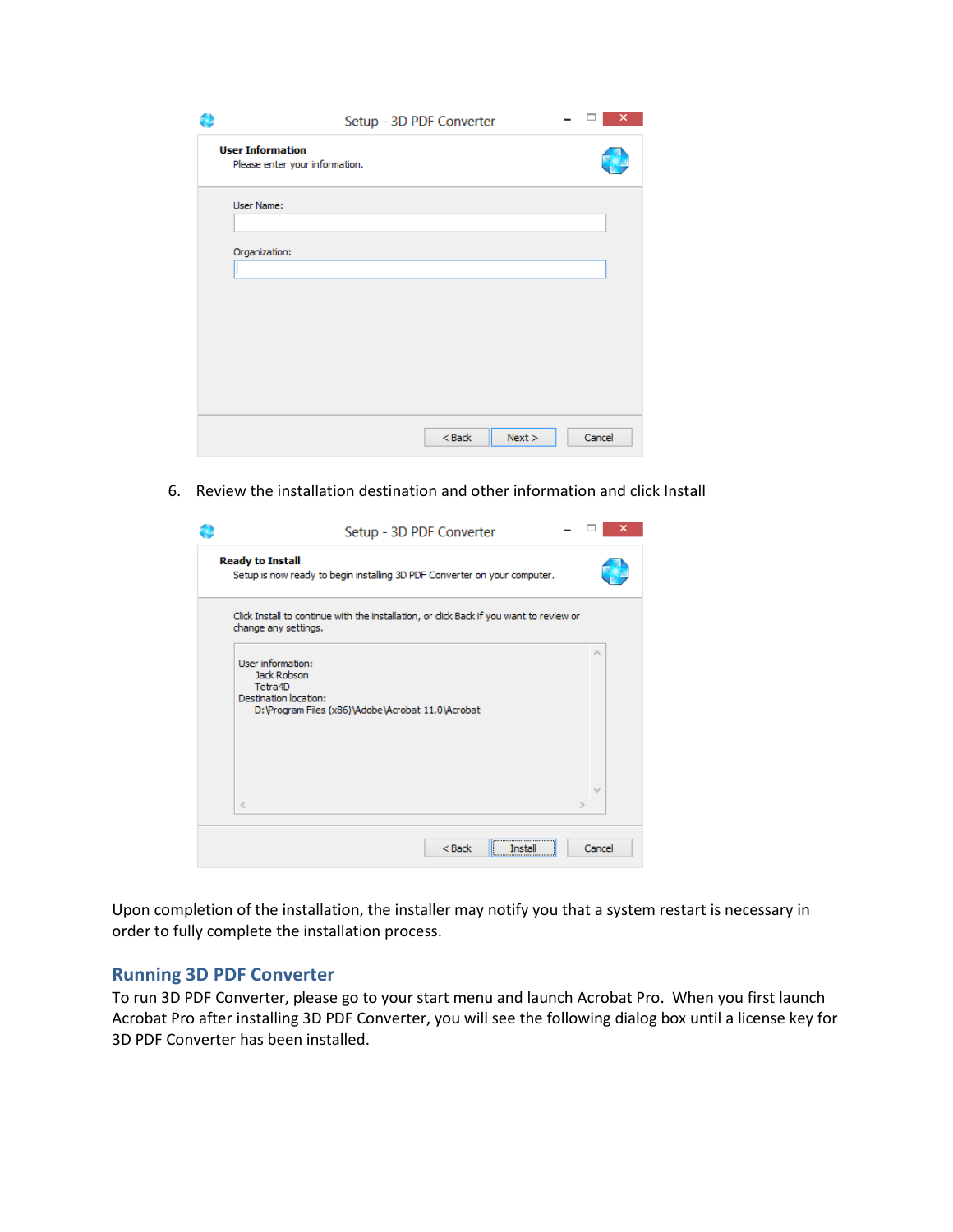

- Select "Buy Now" to go to the Tetra4D web store to purchase licenses.
- Select "Continue Trial" to run in trial mode. You can run the trial for 21 days after installation
- Select "I already have a code" to install a license code. If you intend to use 3D PDF Converter in trial mode, please select "Continue Trial".

If you are unsure what your license status is or just need help in general, please contact [support@tetra4d.com.](mailto:support@tetra4d.com)

#### <span id="page-5-0"></span>**License activation**

If you select "I already have a code", you will be prompted with the following dialog:

|                 | ×<br><b>3D PDF Converter License</b>                                                                                                                              |
|-----------------|-------------------------------------------------------------------------------------------------------------------------------------------------------------------|
| $\blacklozenge$ | Request activation code<br>Your version of 3D PDF Converter is not yet activated.<br>In order to activate it, click Request Key<br>to request an activation code. |
|                 | You will be asked to provide your computer ID.<br>097F-BFD8<br>Your Computer ID is:<br>Copy                                                                       |
|                 | Enter activation code<br>License name:<br>License code:<br>Paste                                                                                                  |
|                 | Don't display this dialog at startup<br>Cancel<br>ок                                                                                                              |

If you do not see this prompt, click on the 3D PDF Converter Menu and select the About 3D PDF Converter menu option.

• Clicking Request Key will take you t[o www.tetra4d.com/license-key-request.](http://www.tetra4d.com/license-key-request) From here, you can click on 3D PDF Converter and submit your license key request. If you do not have a "registration token" or are otherwise having trouble with the license mechanism, just email us your contact information and the computer ID at [support@tetra4d.com.](mailto:support@tetra4d.com)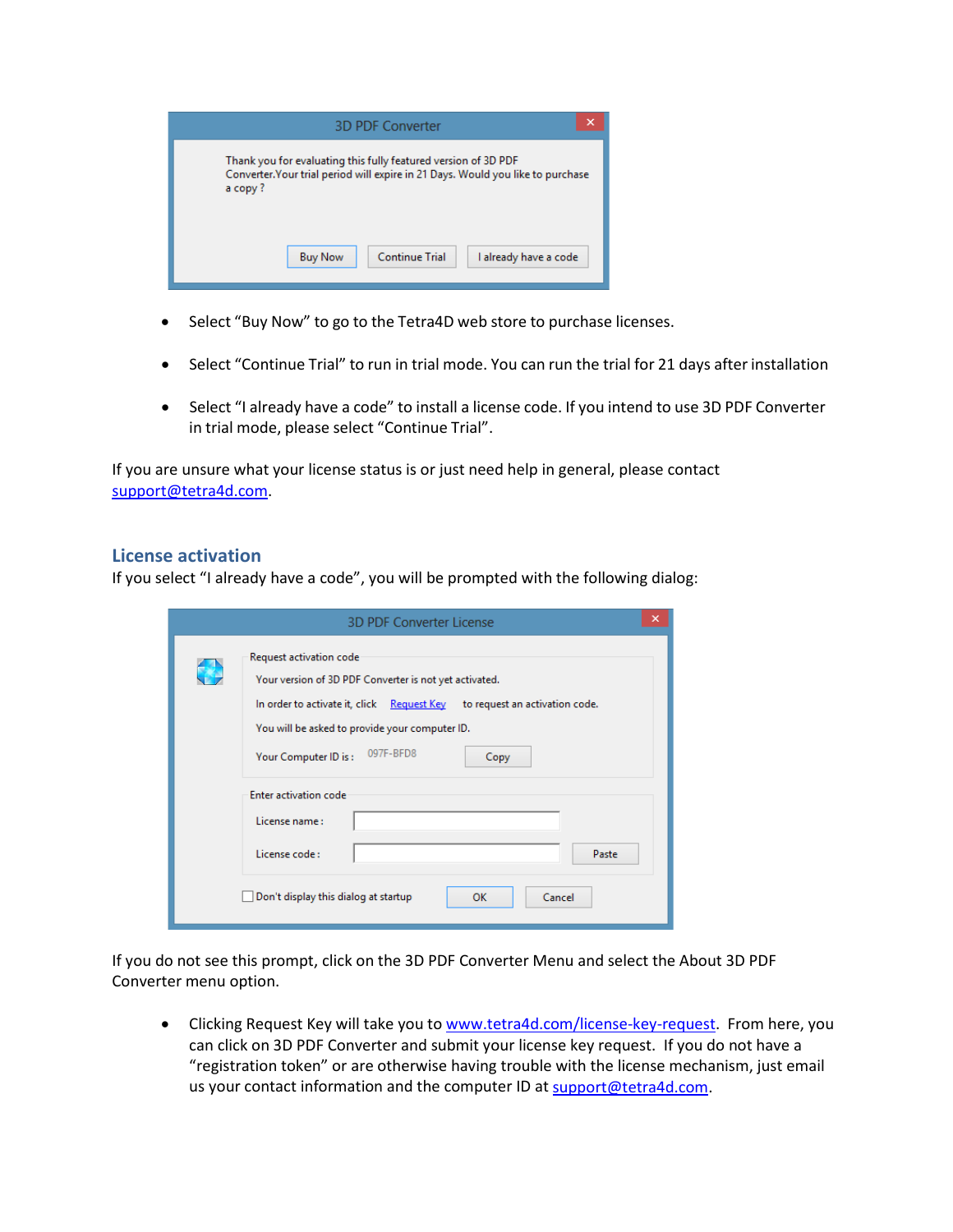- Clicking "Copy" copies your Computer ID into your clipboard. This just makes it easier for you to paste it into the above license key request web page or into an email to us.
- After you have requested a license from us, you will receive a response that will include a license name and a license code. You should paste these into the two fields of the same name, then click OK. If, after this, you continue to be prompted with a dialog indicating that you are in trial mode, then your license is not working.

Licenses may fail to work for a couple of different reasons:

- You may have mistyped the name or license code in the above dialog box. In which case, just try it again.
- Your computer ID may have changed. In which case, contact us and let us know so that we can generate the correct license.
- You may have installed a newer version of 3D PDF Converter that requires a new license. For example, the 3D PDF Converter 4.x product requires a new license. Even if you had a valid 3.6 license, you will need to install a 4.x license.

Check with your company administrator if you did not personally purchase 3D PDF Converter and have any questions about whether or not this particular license has already been used. If you attempt to activate a license on multiple systems in excess of what you have purchased, your license request will not be completed.

Once activated, you should see the following confirmation and you can utilize the 3D PDF Converter tools under the Tools pane of Acrobat.